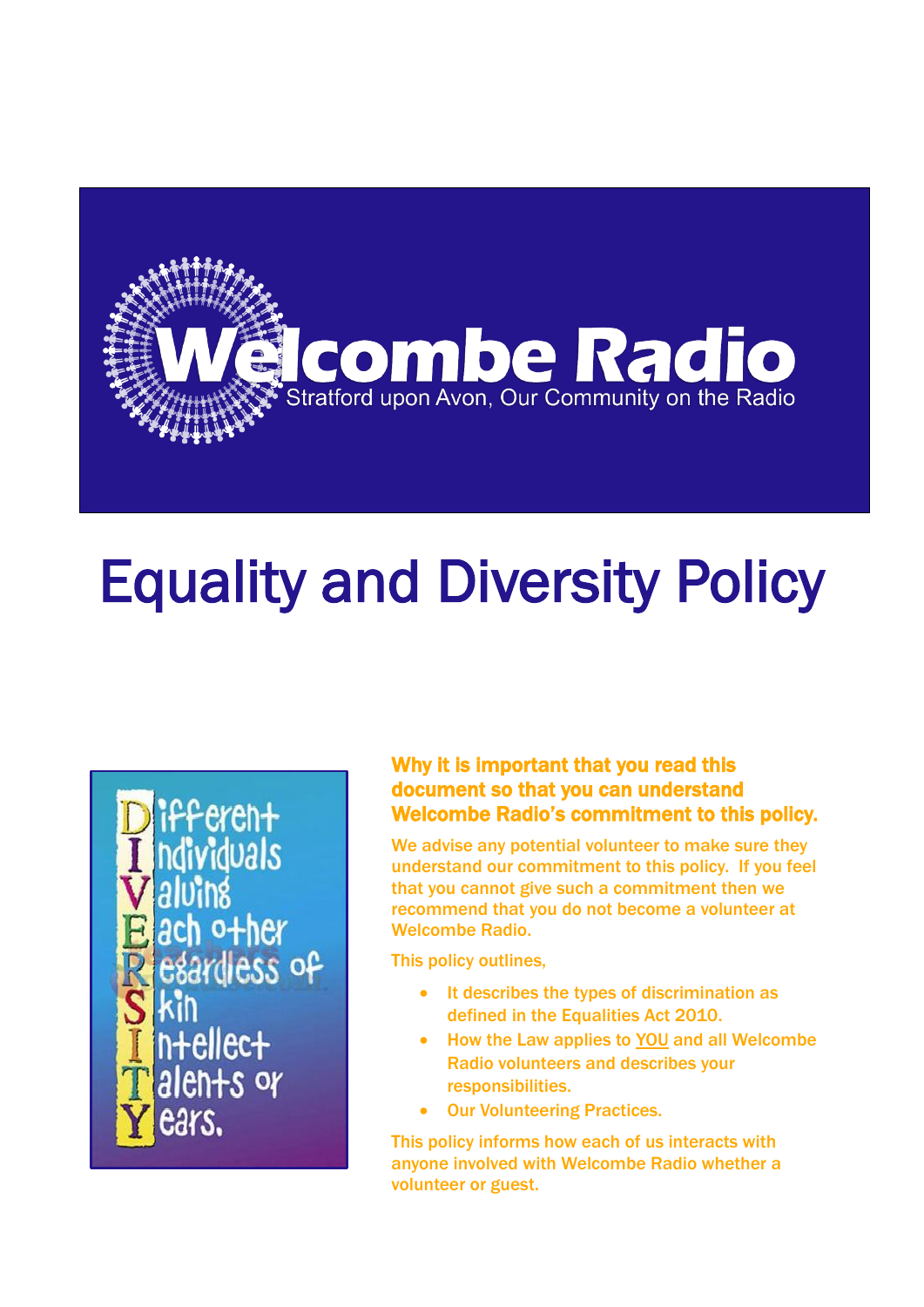## Table of Contents

| 1.00:  |  |  |  |  |
|--------|--|--|--|--|
| 2.00:  |  |  |  |  |
| 3.00:  |  |  |  |  |
| 4.00:  |  |  |  |  |
| 5.00:  |  |  |  |  |
| 6.00:  |  |  |  |  |
| 7.00:  |  |  |  |  |
| 8.00:  |  |  |  |  |
| 9.00:  |  |  |  |  |
| 10.00: |  |  |  |  |
|        |  |  |  |  |

#### Introduction:

Equality, diversity and inclusion are at the heart of Welcombe Radio's ethos<sup>1</sup> and commitment to ensuring equality of opportunity and equal treatment for, all volunteers, programme presenters, their guests and our local population. We actively encourage all in terms of the management of Welcombe Radio, access to broadcasting and providing guidance on anti-discriminatory practice. As part of our vision, we seek to:

- understand, value and work constructively with diversity to enable fair and full participation in all activities
- ensure that there is no unjustified discrimination in our recruitment, selection, management and other processes
- ensure actions that promote equality
- treat volunteers and guests with whom we work with fairness, dignity and respect
- play our part in removing barriers and redressing imbalances caused by inequality and unjustified discrimination.

This policy sets out to outline and give guidance as to how we can fulfil this vision and using our increasing knowledge and experience contribute to local equality, diversity and inclusion.

## 1.0: Definitions

#### 1.1 Equality and Diversity

Is the current term used for 'Equal Opportunities'. It is the legal obligation to protect against discrimination. Equality refers to, 'equal rights and treatment to all individuals.' Diversity is seen as the, 'difference from what is normal or expected'. This means valuing the differences between people and the ways in which those differences can contribute to a richer, more creative and more productive working environment.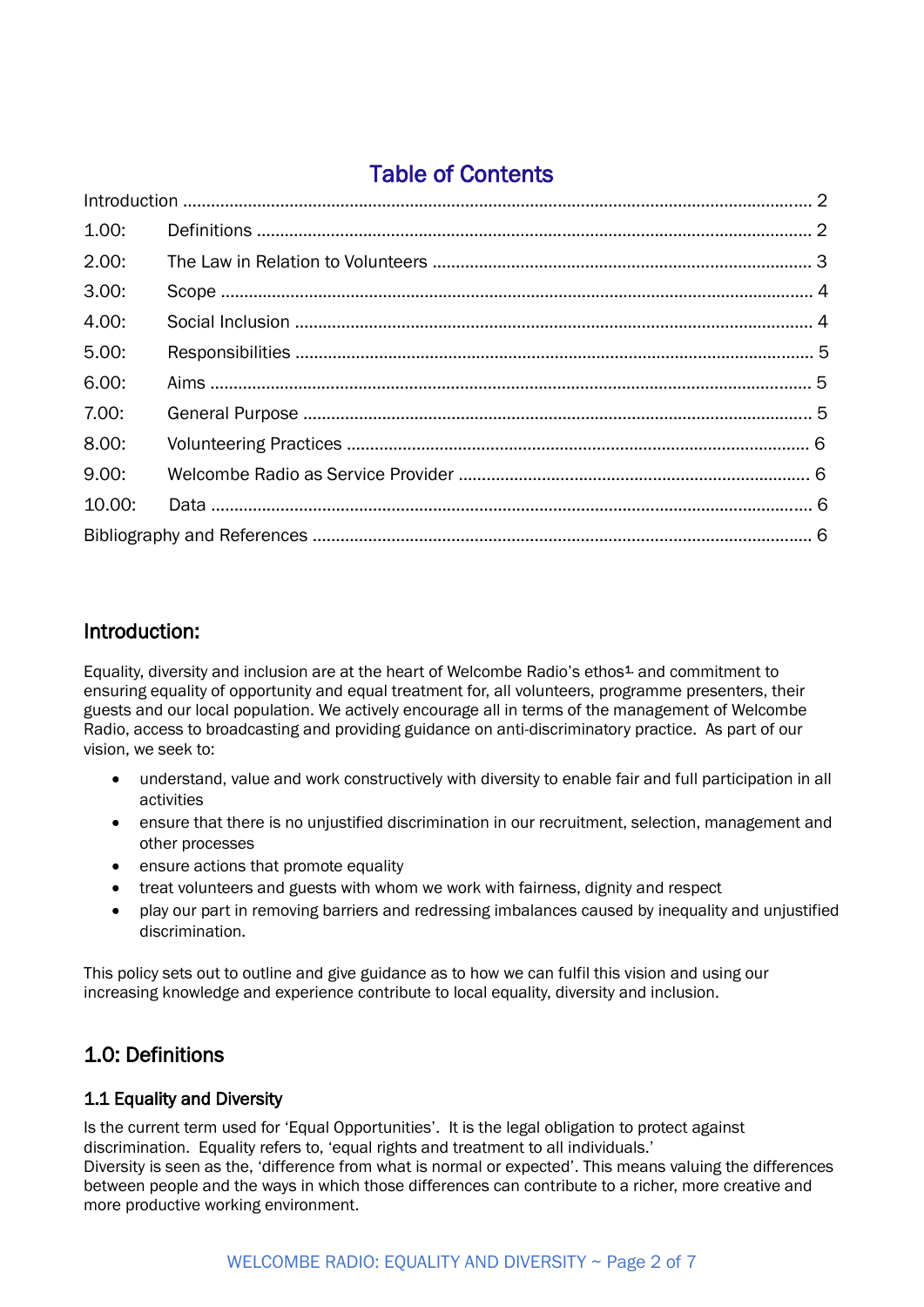#### 1.2 Equal opportunities

Equal opportunities or equality of opportunity, may be defined as ensuring that everyone is entitled to freedom from discrimination. There are two main types of equality encompassed in equal opportunities. Equality of treatment is concerned with treating everyone the same.

Equality of outcome focuses on policies that either have an equal impact on different groups or intend the same outcomes for different groups.

#### 1.3 Assumptions

Assumptions are the judgements made, or opinions held, about people. However, assumptions become problematic when they are based on partial or flawed information, or where the attributes commonly ascribed to particular groups of people are applied to individuals.

Actions that are taken as a result of any erroneous assumptions could result in discriminatory behaviour.

The definitions below are actions related to when equality and diversity is not practiced.

#### 1.4 Bullying

Bullying can be defined as offensive behaviour which violates a person's dignity, or creates an intimidating, hostile, degrading or offensive environment, or which humiliates or undermines an individual or group. Such behaviour can be vindictive, cruel or malicious.

Bullying is generally considered to be a form of harassment that is not directly related to discrimination. For example, the law explicitly covers sexual and racial harassment but at present it does not explicitly cover bullying.

Bullying can take various forms, from name calling, sarcasm, teasing, and unwarranted criticism, to threats of violence or actual physical violence.

#### 1.5 Harassment

Harassment is unwanted conduct which may create the effect of violating a person's dignity or creating an intimidating, hostile, degrading, humiliating or offensive environment which interferes with an individual's learning, working or social environment or induces stress, anxiety, fear or sickness on the part of the harassed person. Differences of attitude, background or culture and the misinterpretation of social signals can mean that what is perceived as harassment by one person may not seem so to another; nevertheless, this does not make it acceptable.

The defining features are that the behaviour appears or feels offensive, humiliating, hostile or intimidating to the recipient or would be so regarded by a reasonable person.

#### 1.6 Discrimination

Discrimination occurs when a person or group of people are treated less favourably than others. Discrimination of this kind can be direct, indirect, intentional or unintentional, and can be carried out by individuals, groups or institutions.

There is a separate Welcombe Radio policy that covers bullying, harassment and discrimination.

#### 2.00: The Law in Relation to Volunteers

The Equality Act 2010 legally protects people from discrimination:<sup>2.</sup>

- at work
- in education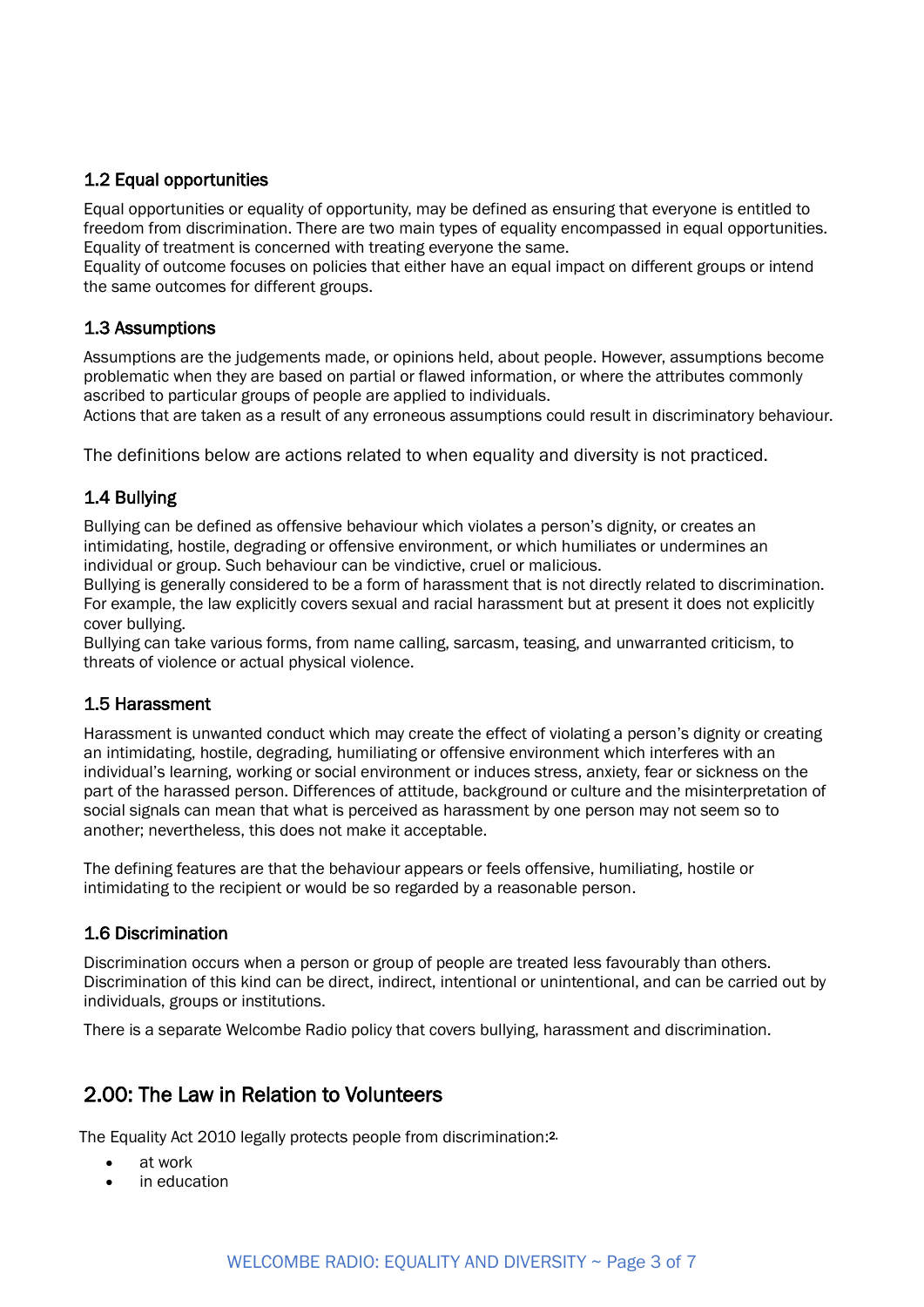- as a consumer
- when using public services
- when buying or renting property
- as a member or guest of a private club or association

You're also protected from discrimination, if;

- You're associated with someone who has a protected characteristic, e.g. a family member or friend.
- You've complained about discrimination or supported someone else's claim.

Volunteers are legally covered by all aspects of the act except employment provision; except in fairly limited circumstances relating to training<sup>3</sup>.

Welcombe Radio strives to adhere all parts of the act to ensure that all volunteers, guests and visitors are treated equally. If there are issues especially concerning 'disability' e.g. access to the studio and Foundation House facilities, all efforts will be made to support and accommodate assessed needs.

## 3.00: Scope

This policy applies equally for the protection of all Welcombe Radio volunteers and our guests. WR aims to maintain an environment that promotes and supports equality and diversity. The reading of this policy acts as part of the induction into WR. Where live broadcasts involve guests and or/the public, care must be taken to ensure, as much as possible, that any discriminatory remarks are not broadcast.

Types of discrimination (protected characteristics)' as defined in the Equalities Act 2010.

It is against the law to discriminate against anyone because of,

- age
- being or becoming a transsexual person
- being married or in a civil partnership
- being [pregnant](https://www.gov.uk/working-when-pregnant-your-rights) or on maternity leave
- [disability](https://www.gov.uk/definition-of-disability-under-equality-act-2010)
- race including colour, nationality, ethnic or national origin
- religion, belief or lack of religion/belief
- sex
- sexual orientation

The policy applies across the range of voluntary work for Welcombe Radio, including those relating to discipline, grievance, harassment and complaints (see related policies).

#### 4.00: Social Inclusion

There is no specific definition of social exclusion, however, socially excluded households are likely to be characterised by their circumstances. These include,

- limited access to employment
- lower incomes
- education and training opportunities
- poor housing
- limited health services
- minimal or high interest financial products and services
- an un-safe neighbourhood

They are also likely to have lower expectations than the norm. Socially excluded groups could be described as the least privileged and can face challenges as a result of ill health, low incomes, being in a minority or marginalised group, lower levels of educational attainment or perhaps worklessness and will typically be living in poverty. 4.

As part of a national initiative on social inclusion<sup>5.</sup> Stratford Upon Avon District Council is part of the overall Warwickshire Scheme. 6.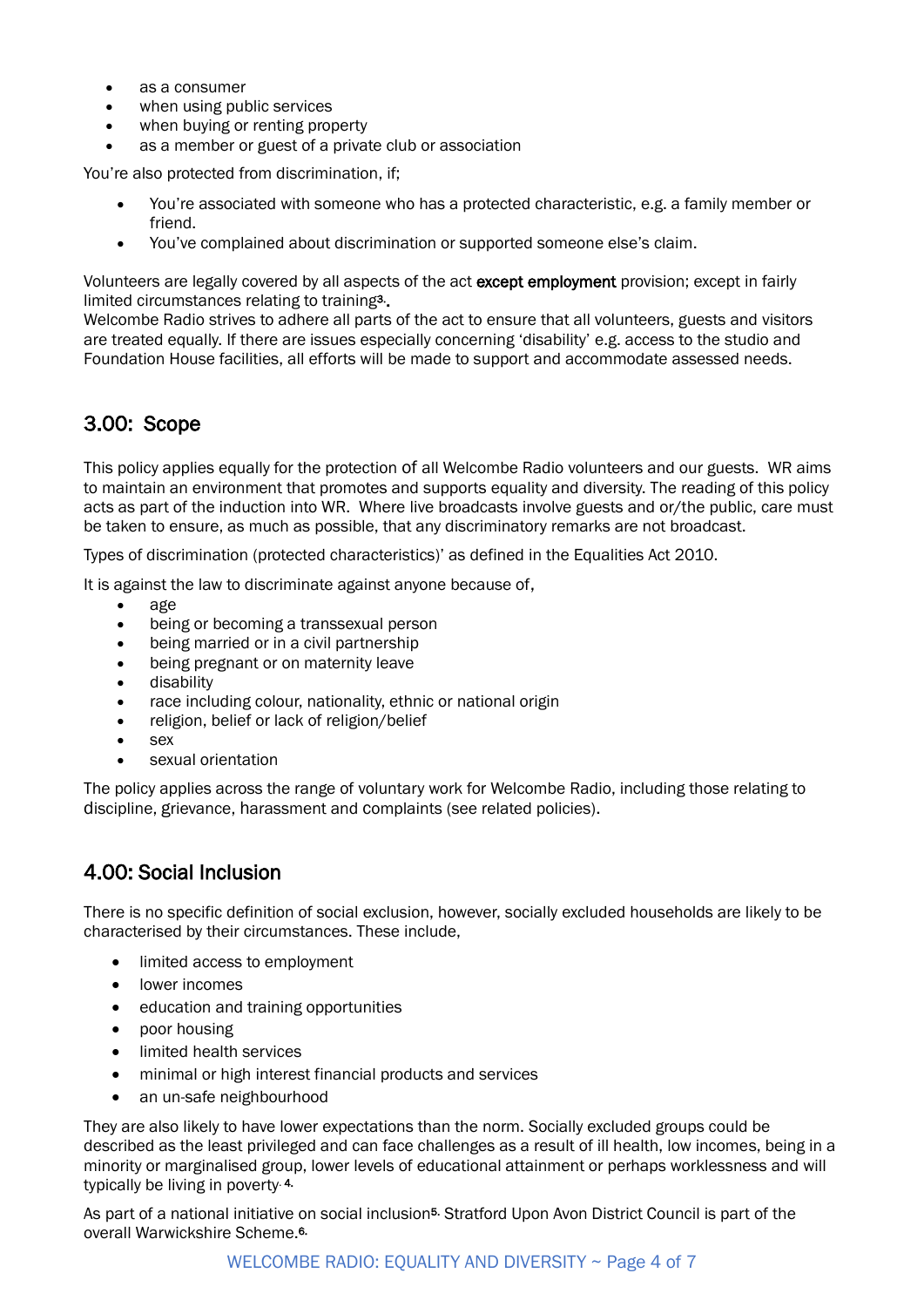Welcombe Radio is supporting the six overall, 'Intervention Priorities' and especially number three, which focuses upon, isolation and wellbeing work amongst older members of the community in the area of Stratford-on-Avon. This will not exclude all other groups of socially isolated groups in this area.

#### 5.00: Responsibilities

Welcombe Radio values its volunteers, presenters, their guests, and expects all to be treated in a respectful manner. Accordingly, all have a responsibility to treat others with dignity and respect. The Welcombe Radio Station Manager is responsible for providing advice and guidance on equality and diversity issues, and to ensure the policy document is kept up to date.

All volunteers are required to ensure their behaviour is consistent with this policy and we would make our guests aware of this policy and operate within its parameters.

If you believe that you have been discriminated against or you witness what you think is discrimination you should report this to the Station Manager or another member of the management team.

If oral discrimination of any kind occurs during a broadcast the presenter MUST APOLOGISE IMMEDIATELY ON AIR and report to the Station Manager or if not available another member of the management team as soon as possible.

## 6.00: Aims

One of Welcombe Radio's core values is "Ethical Behaviour,"7. Welcombe Radio aims to,

- Promote equality of opportunity
- Celebrate and value diversity
- Eliminate unlawful direct and indirect discrimination
- Work towards inclusion of all diverse groups in Stratford upon Avon.

Welcombe Radio will provide equality of opportunity and equal treatment as an integral part of good practice. The organisation is committed to a working environment in which the contribution and needs of everyone are fully valued and recognised. We will support our volunteers, presenters, guest speakers and the public, in not tolerating any inappropriate, violent or abusive behaviour from colleagues, other organisations or customers.

All presenters are responsible for the guests on their programs.

## 7.00: General Purpose

Welcombe Radio practices will ensure as far as practicable, that volunteers, presenters, guest speakers and the public will not be discriminated against using the defined protected characteristics described below,

- Direct discrimination: Where someone is treated less favourably than another because they have a protected characteristic
- Indirect discrimination: When a requirement or a condition is applied which has a detrimental effect on a particular group or individual. This applies even if there was not a deliberate intention to discriminate.
- Associative discrimination: Direct discrimination against someone because they associate with another person who has a protected characteristic.
- Perceptive discrimination: direct discrimination against someone because others think they have a protected characteristic even if they do not possess that characteristic.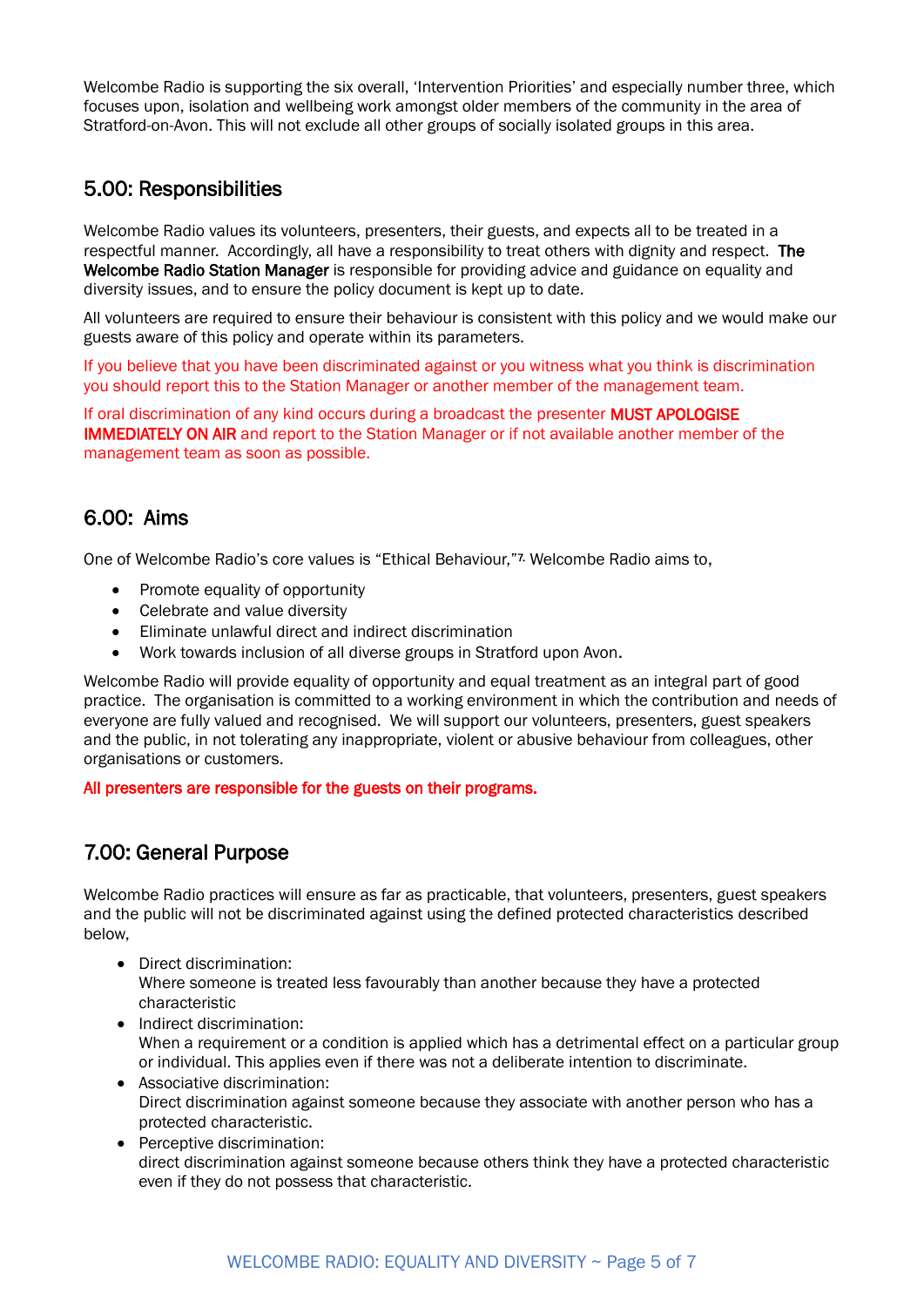• Harassment:

Unwanted conduct related to a protected characteristic which violates a person's dignity or creates an intimidating, hostile, degrading, humiliating or offensive environment for them. This applies even if the conduct is not directed at the individual or if they do not have the protected characteristic.

- Third party harassment:
	- Potential liability for the harassment of staff by others such as clients or customers.
- Victimisation: When someone is treated badly because they have made or supported a complaint under the Equalities Act or it is thought that they have done so.

#### 8.00: Volunteering Practices

Welcombe Radio aims to promote equality and diversity as a voluntary run radio station and to ensure that no volunteer receives less favourable treatment or is disadvantaged by conditions or requirements that cannot be shown to be justifiable in the context of the policy. Selection, recruitment, training, and working practices will be subject to regular review to ensure that they comply with the Diversity, Equalities and Social Inclusion Policy. All training opportunities will be published widely to all appropriate volunteers and not in such a way so as to exclude particular groups or individuals. Welcombe Radio regards discrimination, abuse, harassment, victimisation or bullying of volunteers, guests or others in the course of work as disciplinary offences that could be regarded as gross misconduct.

#### 9.00: Welcombe Radio as Service Provider

In developing its programs Welcombe Radio will seek to ensure access for its presenters wherever practicable, making specific access arrangements for people with disabilities or learning difficulties, or any other protected characteristic which may apply, such as religion and belief. Welcombe Radio will attempt to ensure that none of its policies discriminate directly or indirectly against any group or individual.

## 10.00: Data

Welcombe Radio complies with the requirement of the Data Protection Act 1998 and the General Data Protection Regulations 2018 (GDPR). 8.

This policy will be reviewed on an ongoing basis and amended in line with new developments in Equality and Diversity best practice.

Date:

Station Manager : Peter L Keynton-Hook

Signature:\_\_\_\_\_\_\_\_\_\_\_\_\_\_\_\_\_\_\_\_\_\_\_\_\_\_